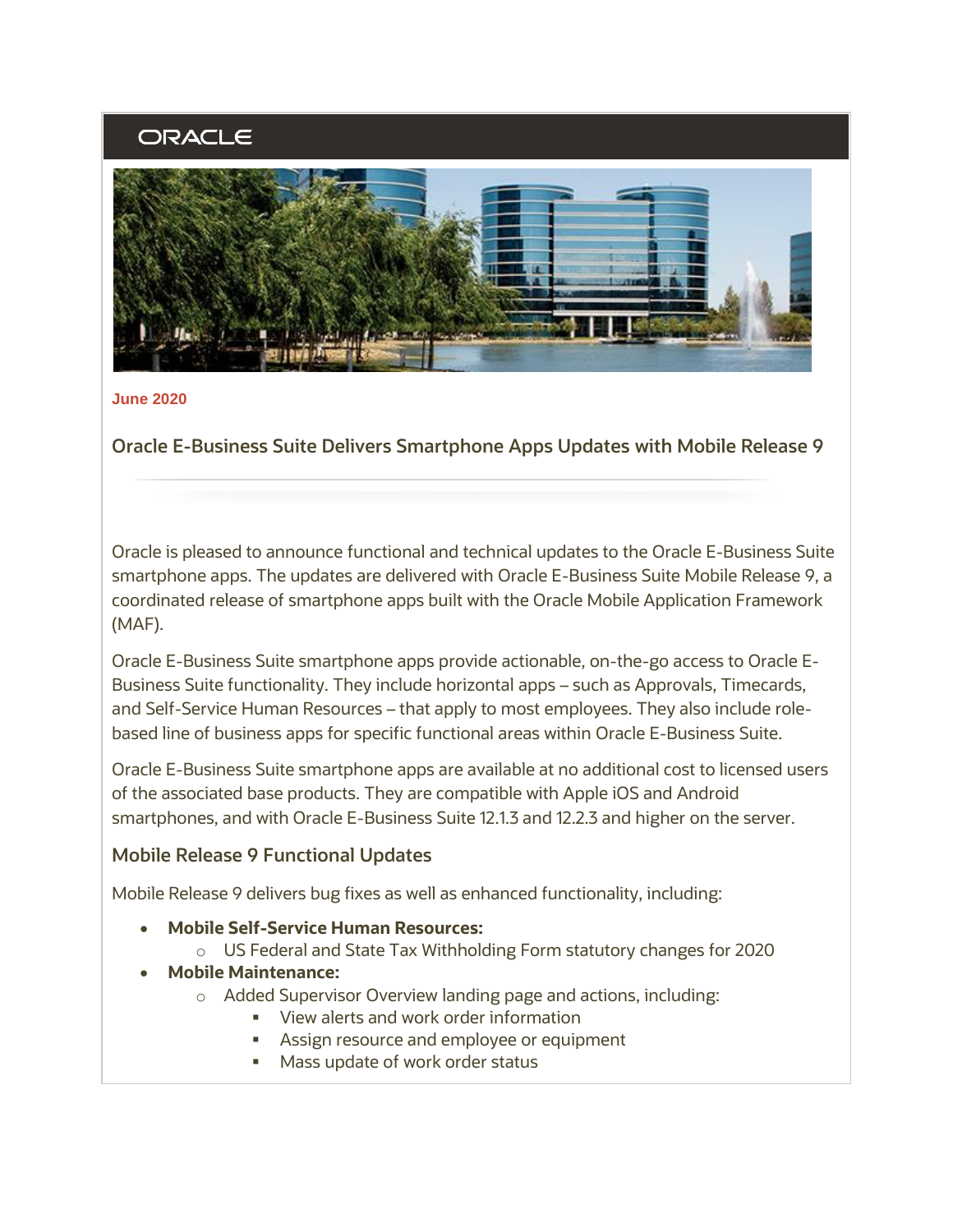- Extended view of work orders with statuses of Draft, Unreleased, Onhold, Cancelled, Released and Complete
- o New Technician Overview landing page with actionable view of operations metrics
- $\circ$  Material issue for rebuild items is enhanced to issue more than one quantity
- $\circ$  Subinventory list of values in material add and issue is enhanced to sort based on the on-hand quantity
- **Mobile Timecards:**
	- o Enter Change and Late Audit reasons in time entries
	- o View overtime details based on rules evaluation engine
- **Mobile Approvals:**
	- o New approvals for:
		- Oracle Inventory Management (cycle count)
		- Oracle Lease and Finance Management (contract booking, funding, and termination quotes)

# **Mobile Release 9 Technical Updates**

Mobile Release 9 delivers technical updates, including:

- **Adoption of Oracle Mobile Application Framework (MAF) 2.6.2:**
	- o The Oracle E-Business Suite Mobile Foundation that underlies the Oracle E-Business Suite smartphone apps adopts Oracle Mobile Application Framework (MAF) 2.6.2.

For more details on the functional and technical updates delivered with Oracle E-Business Suite Mobile Release 9, see the Oracle E-Business Suite App-Specific Release Notes linked from "Oracle E-Business Suite Mobile Apps, Release 12.1 and 12.2 Documentation Index"**,** Doc [1641772.1.](https://support.oracle.com/rs?type=doc&id=1641772.1)

## **How to Download and Configure the Smartphone Apps**

- To view and download Oracle E-Business Suite smartphone apps from a public app store, search "Oracle EBS America" in Apple's App Store or the Google Play Store. When using an iPad, filter for "iPhone Only" apps.
- To deploy an Oracle E-Business Suite smartphone app, you must install server-side patches and complete some configuration steps before the app can be used with that server instance. For detailed installation and configuration instructions, see the *[Oracle](http://docs.oracle.com/cd/E26401_01/doc.122/e64384.pdf)  [E-Business Suite Mobile Apps Administrator's Guide, Release 12.1 and 12.2](http://docs.oracle.com/cd/E26401_01/doc.122/e64384.pdf)*.
- The latest apps in Mobile Release 9 can work with an Oracle E-Business Suite server that is configured with patches from one prior mobile release, i.e., Mobile Release 8. However, to enable certain new features and fixes, the latest Release 9 server-side